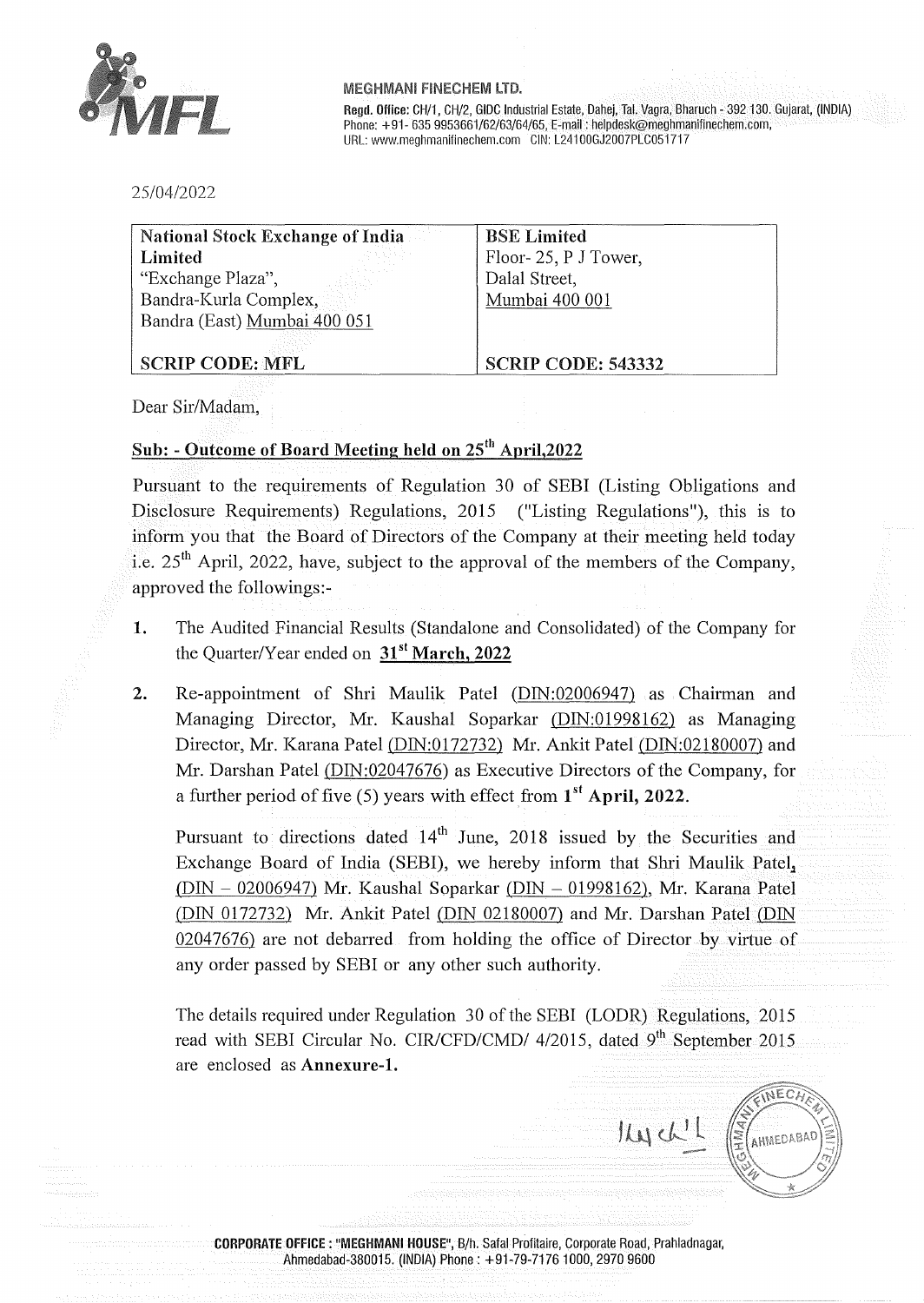

**Regd. Office:** CH/1, CH/2, GIDC Industrial Estate, Dahej, Tai. Vagra, Bharuch - 392 130. Gujarat, (INDIA) Phone: +91- 635 9953661/62/63/64/65, E-mail: helpdesk@meghmanifinechem.com, URL: www.meghmanifinechem.com CIN: L24100GJ2007PLC051717

# [2]

- 3. Reappointment of Mr. Manubhai Khodidas Patel (DIN **00132045)** as Independent Director, for Second Term of Five Years with effect from 27<sup>th</sup> **June, 2022.** The details required under Regulation 30 of the SEBI (LODR) Regulations, 2015 is enclosed as **Annexure-2.**
- 4. Reappointment of M/s S R B C & CO LLP, Chartered Accountants (ICAI Firm Registration No. 324982E / E300003) as Statutory Auditors for a Second Term of Five years from the conclusion of  $15<sup>th</sup>$  Annual General meeting to be held in 2022 to the conclusion of Annual General Meeting of 2027, subject to ratification of their appointment by the Members at every intervening Annual General Meeting held after this Annual General Meeting. The details required under Regulation 30 of the SEBI (LODR) Regulations, 2015 is enclosed as **Annexure-3.**

The Board Meeting Commenced at **12.00 noon** and concluded at **02:20 PM.** 

Thanking you.

**Yours faithfully, For Meghmani Finechem Limited** 

 $luelb$ 

**KD Mehta Company Secretary** & **Compliance Officer** 



**CORPORATE OFFICE** : **"MEGHMANI HOUSE",** B/h. Safal Profitaire, Corporate Road, Prahladnagar, Ahmedabad-380015. (INDIA) Phone: +91-79-7176 1000, 2970 9600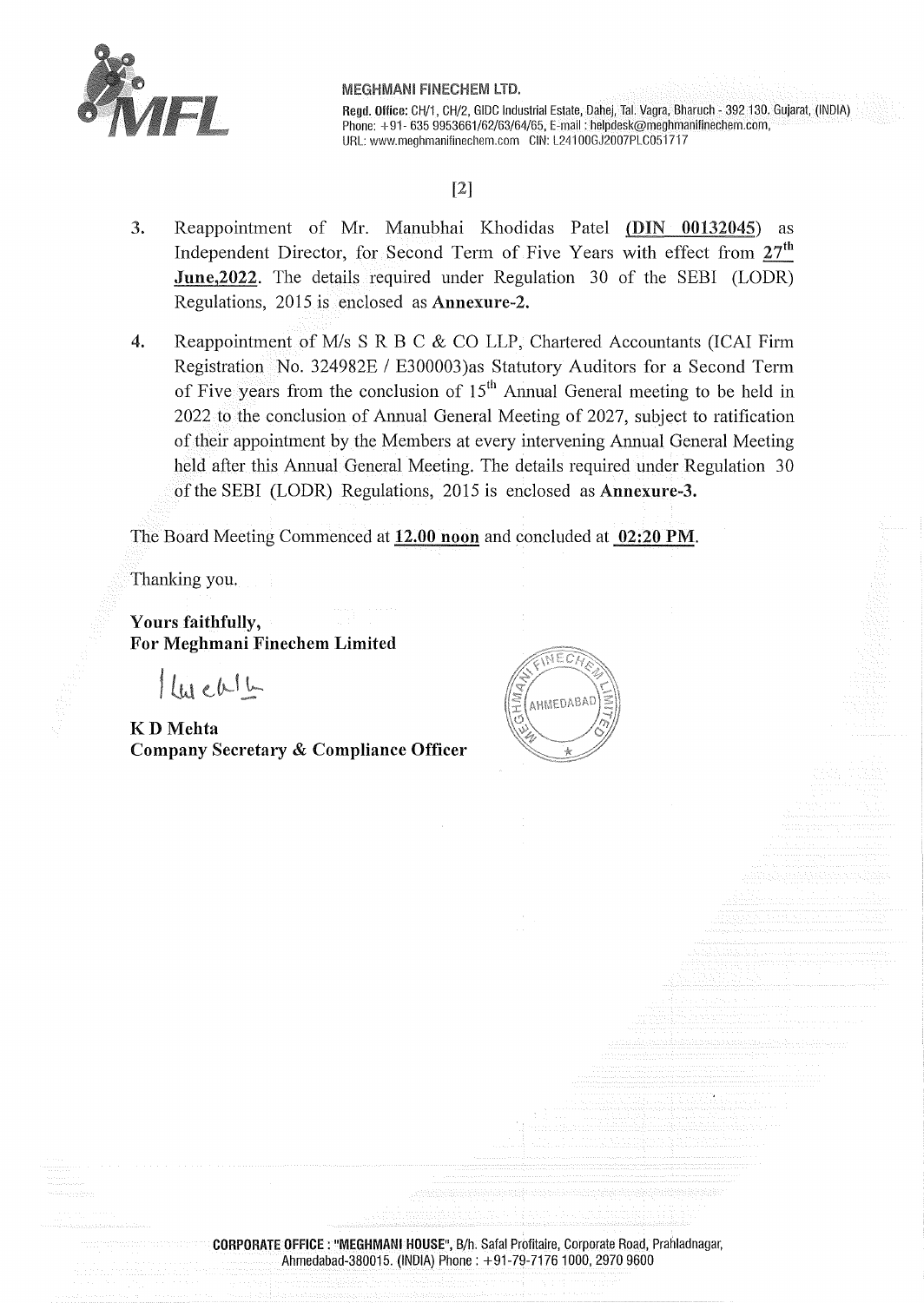

**Regd. Ollice:** CH/1, CH/2, GIDC Industrial Estate, Dahej, Tai. Vagra, Bharuch - 392 130. Gujarat, (INDIA} Phone: +91- 635 9953661/62/63/64/65, E-mail : helpdesl<@meghmanifinechem.com, URL: www.meghmanifinechem.com GIN: L241 00GJ2007PLC051717

#### Annexure

# **Brief profile of Directors**

| Sr. No.        | Particulars                     | <b>Details</b>                       | <b>Details</b>          |
|----------------|---------------------------------|--------------------------------------|-------------------------|
|                | <b>Name of Director</b>         | <b>Shri Maulik Patel</b>             | Shri<br>Kaushal         |
|                |                                 |                                      | Soparkar                |
| Ť              | Appointment, resignation,       | Re-appointment<br>as                 | Re-appointment<br>as    |
|                | removal, death or otherwise     | Chairman<br>and                      | Managing Director       |
|                |                                 | <b>Managing Director</b>             |                         |
| $\overline{2}$ | of<br>appointment/<br>Date      | Re-appointment for<br><sub>a</sub>   | Re-appointment for a    |
|                | cessation<br>and<br>term of     | further period of five (5)           | further period of five  |
|                | appointment                     | years with effect from               | $(5)$ years with effect |
|                |                                 | 01st April, 2022                     | from $01st$ April, 2022 |
| 3              | Brief Profile (in case of       | Annexure $- A$                       | $Amexure - A$           |
|                | appointment)                    |                                      |                         |
| $\overline{4}$ | Nature of Expertise in the      | Leadership, Strategic                | Leadership              |
|                | specific functional areas.      | Planning, Technical                  | Information             |
|                |                                 | expertise, Production,               | Technology,             |
|                |                                 | Corporate Affairs and                | Technical, Marketing.   |
|                |                                 | Policy decision making               |                         |
| 5              | Disclosure<br>of                | Maulik Patel, Ankit                  | Mr. Kaushal Soparkar    |
|                | Relationships<br>between        | Patel, Karana Patel and              | is not related to other |
|                | Directors<br>(in)<br>οf<br>case | Darshan<br>Patel<br>are              | Directors.              |
|                | appointment of Director)        | related<br>cousin<br>as<br>$\bar{z}$ |                         |
|                |                                 | brothers.                            |                         |

\*\*\*

EINECT

AHMEDABAD

1 Well

**CORPORATE OFFICE** : **"MEGHMANI HOUSE",** B/h. Safa! Profitaire, Corporate Road, Prahladnagar, Ahmedabad-380015. (INDIA) Phone: +91-79-71761000, 2970 9600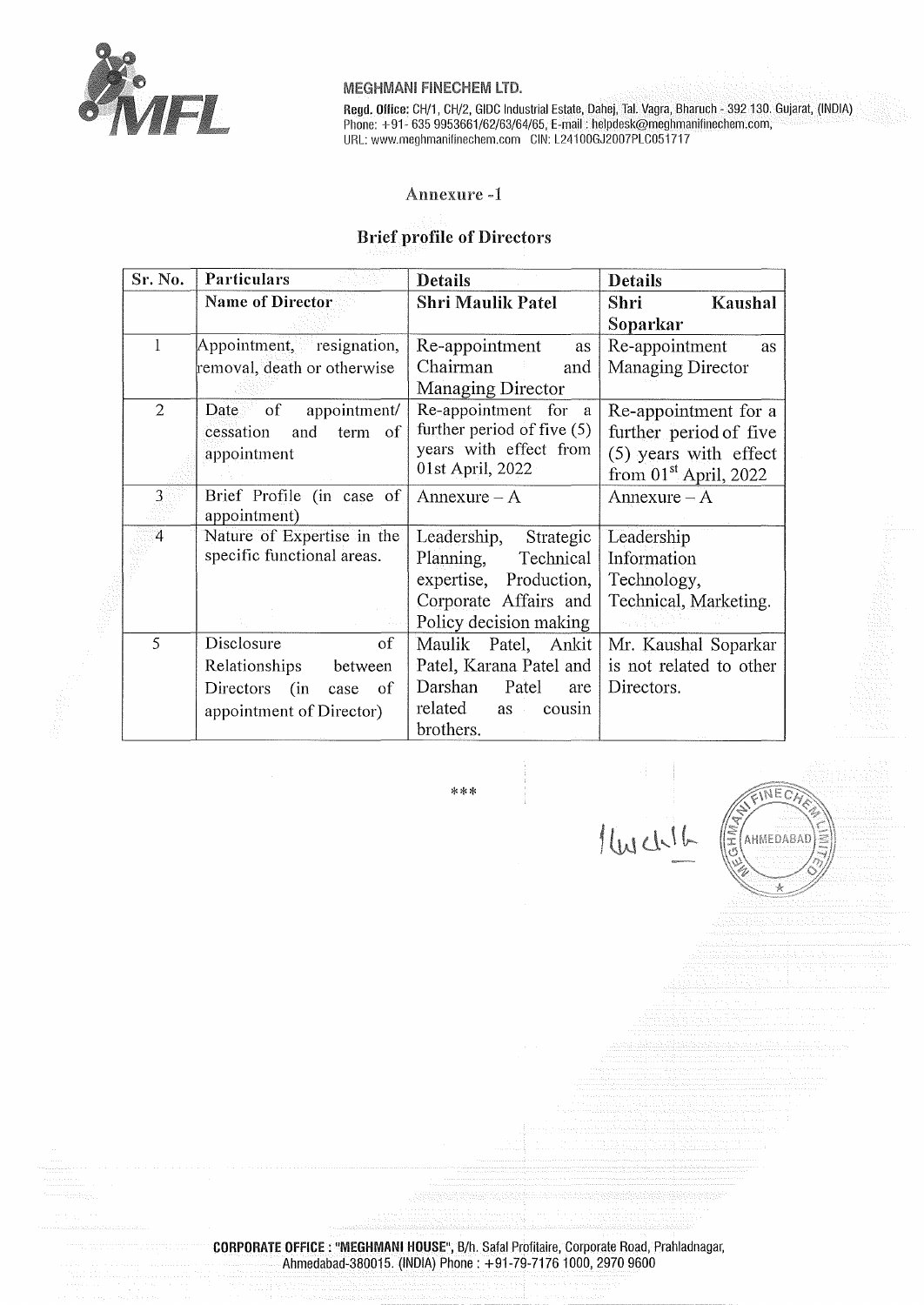

**Regd. Office:** CH/1, CH/2, GIDC Industrial Estate, Dahej, Tai. Vagra, Bharuch - 392 130. Gujarat, (INDIA) Phone: +91- 635 9953661/62/63/64/65, E-mail: helpdesk@meghmanifinechem.com, URL: www.meghmanilinechem.com GIN: L241 00GJ2007PLC05i 717

EINEO

AHMEDABAC

 $\frac{1}{2}$ 

I Lucalle

# Annexure **Brief profile of Directors**

| Sr.<br>No.     | Particulars                                                                                                            | <b>Details</b>                                                                                           | <b>Details</b>                                                                                                                      | <b>Details</b>                                                                                                        |
|----------------|------------------------------------------------------------------------------------------------------------------------|----------------------------------------------------------------------------------------------------------|-------------------------------------------------------------------------------------------------------------------------------------|-----------------------------------------------------------------------------------------------------------------------|
|                | Name of Director                                                                                                       | Shri Ankit Patel                                                                                         | Shri Karana Patel                                                                                                                   | <b>Shri Anand Patel</b>                                                                                               |
| 1              | Appointment,<br>resignation, removal,<br>death or otherwise                                                            | Re-appointment<br>Executive<br>as<br>Director                                                            | Re-appointment as<br><b>Executive Director</b>                                                                                      | Re-appointment as<br><b>Executive Director</b>                                                                        |
| $\overline{2}$ | Date of appointment/<br>cessation and term of<br>appointment                                                           | Re-appointment<br>for a further period<br>of five $(5)$ years<br>with effect from<br>01st April, 2022.   | Re-appointment<br>for<br>further<br>a<br>period of five $(5)$ .<br>years with effect<br>01 <sup>st</sup><br>from<br>April,<br>2022. | Re-appointment<br>for<br>further<br>a.<br>period of five $(5)$<br>years with effect<br>from $01st$<br>April,<br>2022. |
| 3 <sup>1</sup> | Brief Profile (in case<br>of appointment)                                                                              | Annexure $- A$                                                                                           | $Annexure - A$                                                                                                                      | $Annexure - A$                                                                                                        |
| $\overline{4}$ | Nature of Expertise<br>the $\pm$<br>specific<br>in<br>functional areas                                                 | Leadership<br>Finance<br>and<br>Corporate Affairs                                                        | Leadership<br>Purchases<br>$-\&$<br>Negotiations                                                                                    | Leadership<br>Human Resource<br>& Administration                                                                      |
| 5              | $\sigma$<br>Disclosure<br>Relationships<br>Directors<br>between<br>(in<br>οf<br>case<br>of<br>appointment<br>Director) | Maulik Patel,<br>Ankit Patel,<br>Karana Patel and<br>Darshan Patel are<br>related as cousin<br>brothers. | Maulik Patel, Ankit<br>Patel, Karana Patel<br>and Darshan Patel<br>are related as<br>cousin brothers.                               | Maulik Patel,<br>Ankit Patel,<br>Karana Patel and<br>Darshan Patel are<br>related as cousin<br>brothers.              |

\*\*\*

**CORPORATE OFFICE** : **"MEGHMANI HOUSE",** B/h. Safa! Profitaire, Corporate Road, Prahladnagar, Ahmedabad-380015. (INDIA) Phone: +91-79-71761000, 2970 9600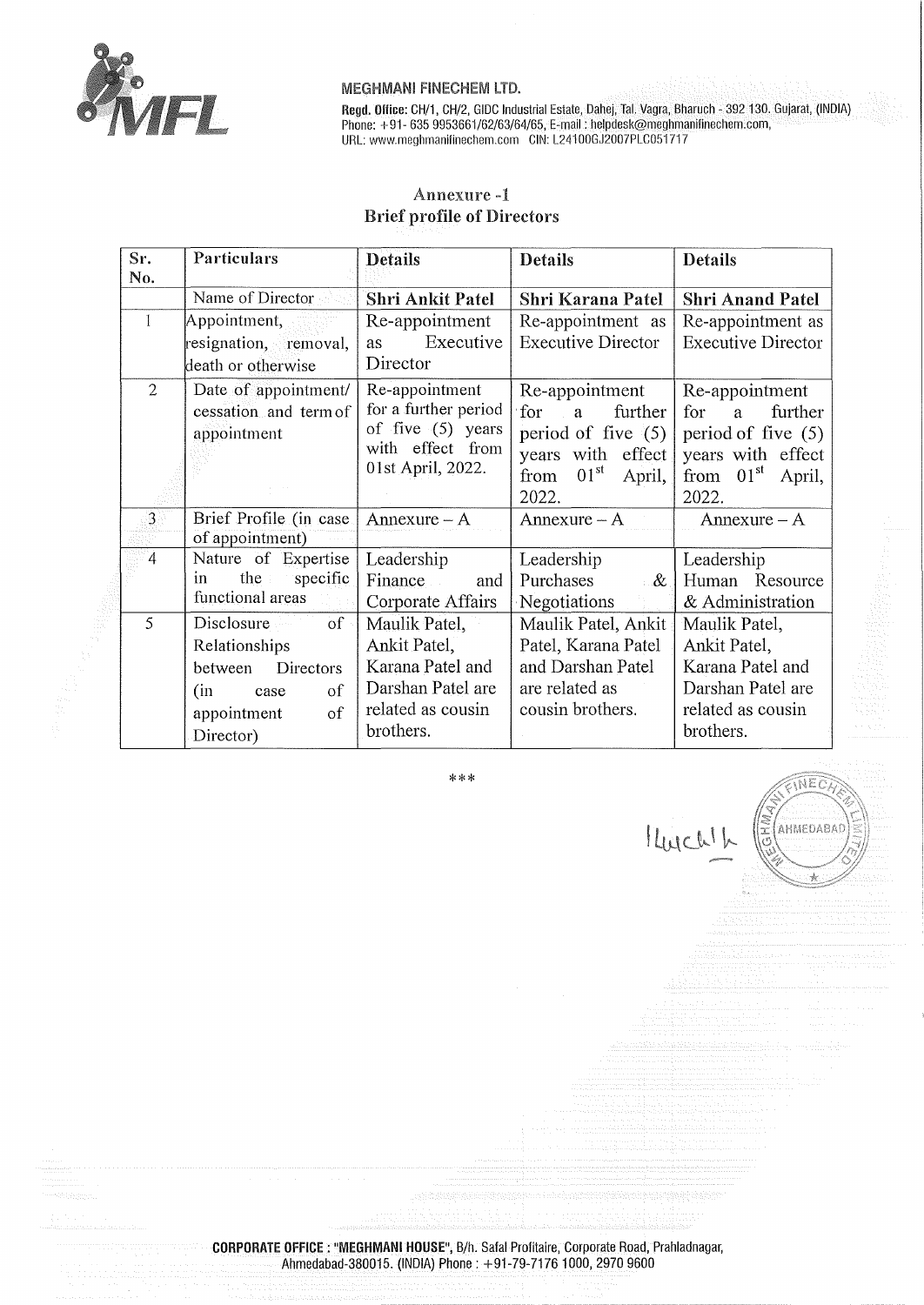

Regd. Office: CH/1, CH/2, GIDC Industrial Estate, Dahej, Tal. Vagra, Bharuch - 392 130. Gujarat, (INDIA) Phone. +91- 635 9953661/62/63/64/65, E-mail: helpdesk@meghmanifinechem.com URL: www.meghmanifinechem.com GIN: L24100GJ2007PLC051717 '

# Annexure-A PROFILE

# **Mr. Maulik Patel**

Mr. Maulik Patel Aged 40 years, holds a Bachelors Degree in Engineering (Chemical) from Saradar Patel University, Vallabh Vidyanagar, Anand and a Masters of Science (Chemical Engineering) from University of Southern California, USA and a Masters of Business Administration from Long Island University. He has more than 12 years of experience in the chemical industry. He is responsible to manage and conduct the business and affairs of the Company relating to day to day operations of Chlor Alkali and Derivative - Complex, Domestic Marketing, Project Expansion, Strategic Planning, Corporate Affairs and is responsible for all major policy decisions.

# **Mr. Kaushal Soparkar**

Mr. Kaushal Soparkar, aged 38 years holds B.S. (Chemical) from University of New Haven (U.S.) and M.S. (Engineering Management) from University of Northeastern (U.S.). He has more than 11 years of experience in the chemical industry. He is responsible to manage and conduct the business and affairs relating to Information and Technology Department and International Marketing.

### **Mr. Karana Patel**

Mr. Karana Patel aged 40 years, holds a Diploma in Chemical Engineering from Nirma University and Bachelors of Chemical Engineering from Drexel University USA He has more than 12 years of experience in the sourcing of raw materials. He is responsible to manage and conduct the business and affairs relating Purchase of Raw Materials and Liaison with Government offices.

# **Mr. Ankit Patel**

Mr. Ankit Patel aged 36 years, holds a Bachelor of Chemical Engineering from D. D. Desai University, Master of Engineering from Griffith, Australia, with -main subject Engineering Management and Global Masters in Business Administration with main subject Investment banking from SP Jain Center of Management. He has more than 10 years of experience. He is responsible to manage and conduct the business and affairs of the Company relating to Finance.

**Mr. Darshan Patel,** 35 years, has done Graduation in Chemical Engineering from Nirma University in the year 2008. He has also been conferred degree of M.S. in Engineering Management from Griffith University, Australia in the year 2009. He has also pursued M.B.A. from NYIT from U.S.A.in the year 2011. He has more than 10 years of experience. He is responsible to manage and conduct the business and affairs relating to Human Resource and Development and Personnel related matters.

NECA

AHMEDABAD

 $144$ ch $16$ 

**CORPORATE OFFICE** : **"MEGHMANI HOUSE",** B/h. Safal Profitaire, Corporate Road, Prahladnagar, Ahmedabad-380015. (INDIA) Phone: +91-79-71761000, 2970 9600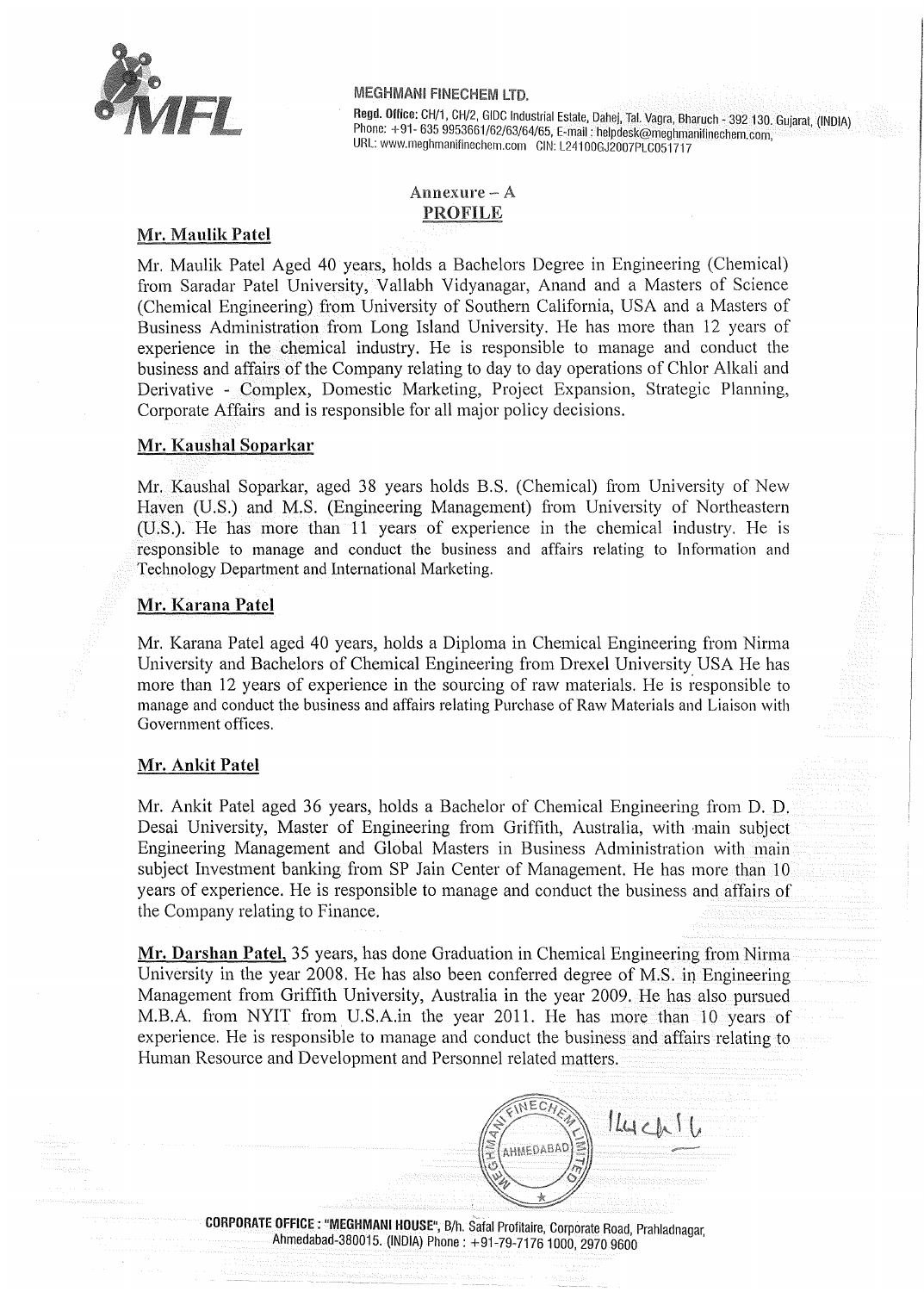

Regd. Office: CH/1, CH/2, GIDC Industrial Estate, Dahej, Tai. Vagra, Bharuch - 392 130. Gujarat, (!NOIA) Phone: +91- 635 9953661/62/63/64/65, E-mail: helpdesk@meghmanifinechem.com, URL: www.meghmanifinechem.com CIN: L24100GJ2007PLC051717

# Anncxurc - 2 Brief profile of Independent Director

| Sr.            | <b>Particulars</b>                                                                                      | Details                                                                                                                                                                                                                                                                                                                                                                                                                                                                                                                   |
|----------------|---------------------------------------------------------------------------------------------------------|---------------------------------------------------------------------------------------------------------------------------------------------------------------------------------------------------------------------------------------------------------------------------------------------------------------------------------------------------------------------------------------------------------------------------------------------------------------------------------------------------------------------------|
| No.            | <b>Name of Director</b>                                                                                 | Shri Manubhai Patel                                                                                                                                                                                                                                                                                                                                                                                                                                                                                                       |
| $\mathbf{1}$   | Appointment, resignation,<br>death<br>removal,<br><b>or</b><br>otherwise                                | Re-appointment as Independent Director                                                                                                                                                                                                                                                                                                                                                                                                                                                                                    |
| $\overline{2}$ | Date<br>$\overline{\text{of}}$<br>appointment/<br>and term of<br>cessation<br>appointment               | Re-appointment for a further period of five $(5)$<br>years with effect from 18 <sup>th</sup> May, 2022.                                                                                                                                                                                                                                                                                                                                                                                                                   |
| 3              | <b>Brief Profile of Director</b>                                                                        | Manubhai Khodidas Patel, aged 70 years, is an<br>Independent Director of our Company. He is<br>qualified Chartered Accountant and a member of<br>the Institute of Chartered Accountants of India.<br>He has more than 37 years Finance and Taxation<br>and in-depth insights in the field of Forex,<br>Treasury and Credit Management. He was<br>Managing Director of Zydus Technologies<br>Limited and had also held the position of<br>Nominee Director of Zydus Wellness Limited<br>and Violio Pharma Private Limited. |
| $\overline{4}$ | Nature of Expertise in<br>the specific functional<br>areas.                                             | Leadership,<br>Industry Experience,<br>Corporate<br>Governance Finance, Taxation, Forex, Treasury &<br>Credit Management.                                                                                                                                                                                                                                                                                                                                                                                                 |
| 5              | Disclosure<br>of<br>Relationships<br>between<br>Directors (in case of<br>appointment<br>of<br>Director) | Mr. Manubhai Patel is not related to any directors<br>of the Company.                                                                                                                                                                                                                                                                                                                                                                                                                                                     |

\*\*\*

lycall



**CORPORATE OFFICE** : **"MEGHMANI HOUSE",** B/h. Safa! Profitaire, Corporate Road, Prahladnagar, Ahmedabad-380015. (INDIA) Phone: +91-79-71761000, 2970 9600